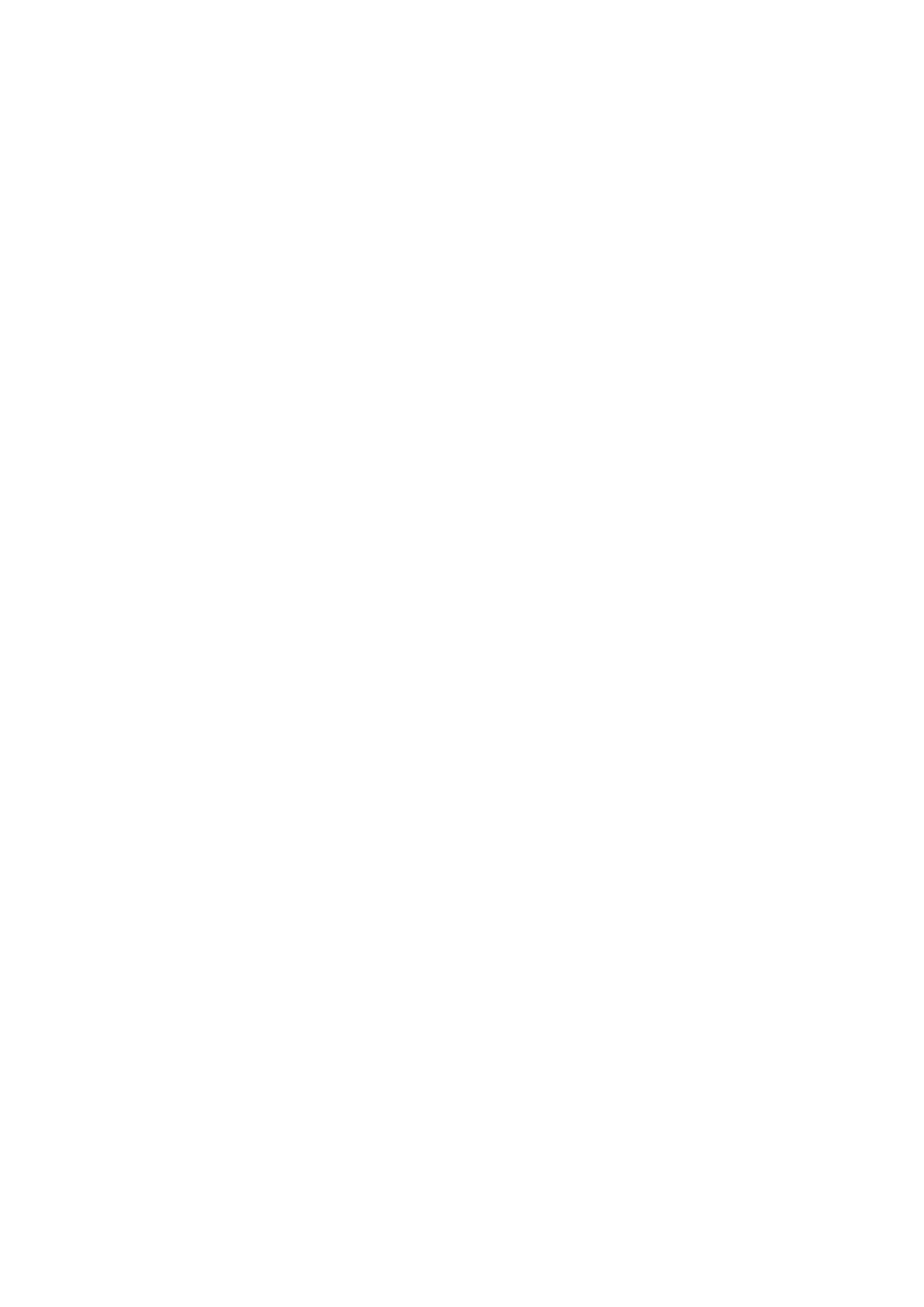#### **In the case of OOO Memo v. Russia,**

The European Court of Human Rights (Third Section), sitting as a Chamber composed of:

Georges Ravarani, *President,* Georgios A. Serghides, Darian Pavli, Peeter Roosma, Andreas Zünd, Frédéric Krenc, Mikhail Lobov, *judges,*

and Milan Blaško, *Section Registrar,*

Having regard to:

the application (no. 2840/10) against the Russian Federation lodged with the Court under Article 34 of the Convention for the Protection of Human Rights and Fundamental Freedoms ("the Convention") by OOO Memo, a legal entity under the Russian law ("the applicant company"), on 24 December 2009;

the decision to give notice of the application to the Russian Government ("the Government");

the parties' observations;

Having deliberated in private on 25 January 2022,

Delivers the following judgment, which was adopted on that date:

## INTRODUCTION

1. The case concerns civil defamation proceedings brought by the Administration of the Volgograd Region against an Internet media outlet following the publication of an interview with a third party.

## THE FACTS

2. The applicant company is a legal entity under the Russian law. It was represented by Ms A. Soboleva, a lawyer practising in Moscow.

3. The Government were initially represented by Mr G. Matyushkin, the then Representative of the Russian Federation to the European Court of Human Rights, and lately by Mr M. Vinogradov, his successor in that office.

4. The facts of the case, as submitted by the parties, may be summarised as follows.

#### I. BACKGROUND TO THE CASE

5. The applicant company is the founder of *Kavkazskiy Uzel* («*Кавказский узел*», "The Knot of the Caucasus"), an online media outlet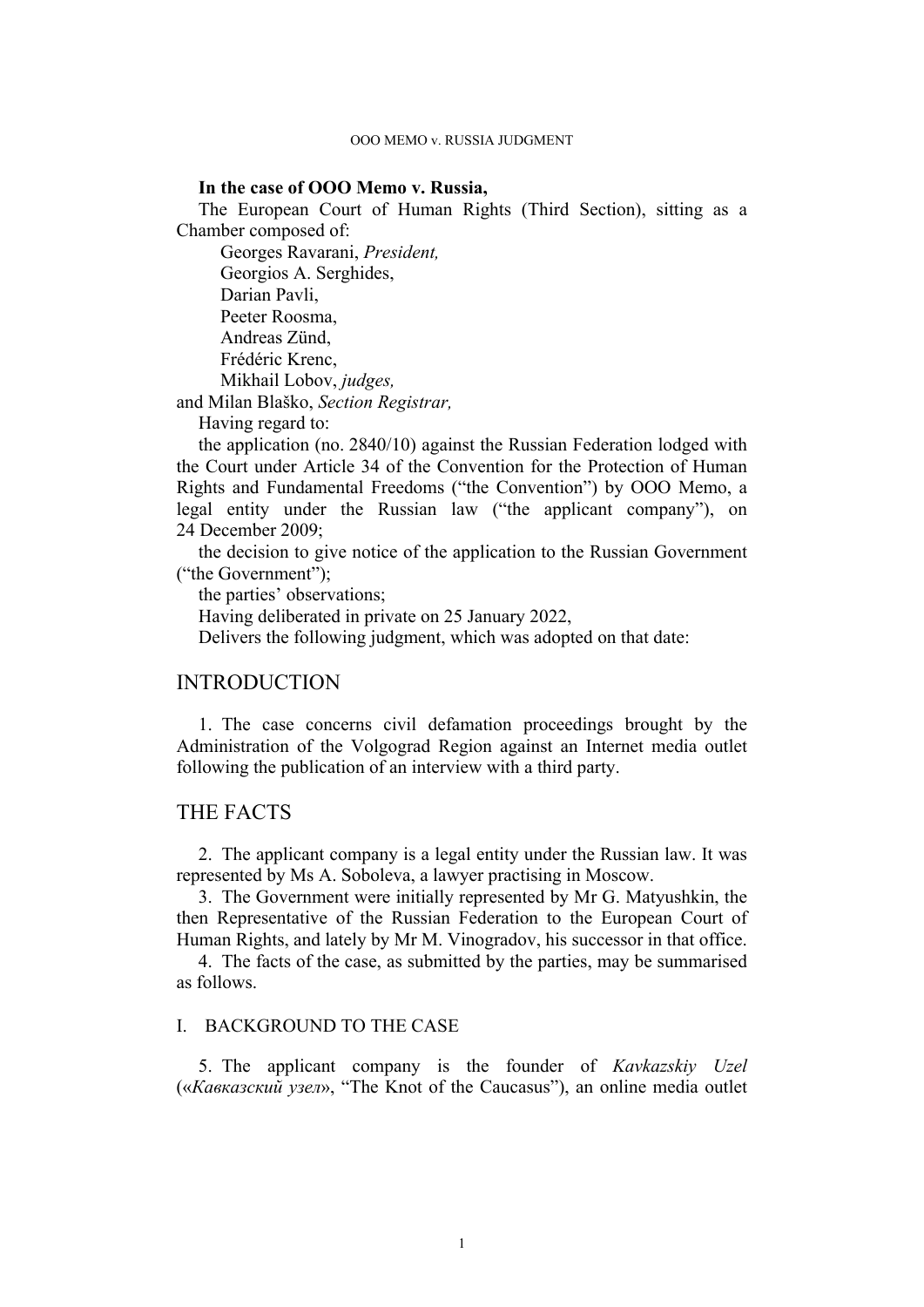registered under Russian law which is devoted to the political and human rights situation in the south of Russia, including the Volgograd Region.

<span id="page-3-0"></span>6. In 2008 the executive authority of the Volgograd Region ("the Administration of the Volgograd Region"), registered as a legal person in the Unified State Register of Legal Persons, suspended the transfer of the funds allocated as a subsidy to the Town of Volgograd in the amount of 5,294,000 Russian roubles (approximately 145,000 euros) for the reason that its budget limit for subsidies had already been exceeded. It appears that the lawfulness of the decision to suspend the transfer was widely discussed by the public in the Volgograd Region.

#### II. IMPUGNED ARTICLE

7. On 1 July 2008 *Kavkazskiy Uzel* published an article written by its correspondent, Mr Ya., on the basis of his interview with Mr S., an expert of the Fund for the Development of Information Policy («*Фонд развития информационной политики»*).

8. The article was titled "[Mr S]: the Mayor's Office of Volgograd fell out with the Administration of the Volgograd Region over a bus factory" and read as follows:

"Interests of officials of the Administration of the Volgograd Region and of the management of the Volzhanin bus factory could be the reason behind a financial conflict between the Office of the Mayor of Volgograd and the Administration of the Volgograd Region.

The above conclusion has been reached by an expert of the Fund for the Development of Information Policy, Mr [S.], in his interview with a correspondent of *Kavkazskiy Uzel.*

'In my view, there are two main reasons for the financial conflict that stemmed from the order of the Administration of the Volgograd Region to suspend allocation of subsidies from the regional budget to the City of Volgograd. As you remember, the amount totalled 5,294,000 roubles', explained Mr [S.]. 'Undoubtedly, the first reason is a political one. It is linked to the [results] of the regional elections [of 2 March 2008]. The second reason is not widely known. It is of a purely economic character'.

Mr [S.] further stated that many officials of the Administration of the Volgograd Region are 'impresarios' of the Volzhanin bus factory. According to him, the Administration of the Volgograd Region gave a significant support to the bus factory for opening of its branch in the Republic of Kabardino-Balkaria, which took place on 30 January 2008. '[The Governor of the Volgograd Region] himself attended the opening ceremony', noted the expert.

'Recently the Mayor's Office held an open call for tender to buy buses. The Administration of the Volgograd Region lobbied the Volzhanin's interests to win the call for tender, but it was won by another company which offered buses, each of which was almost 1,000,000 roubles cheaper [than the buses offered by the Volzhanin factory]. The total budget saving was significant. It amounted to 35,000,000 roubles', said the expert.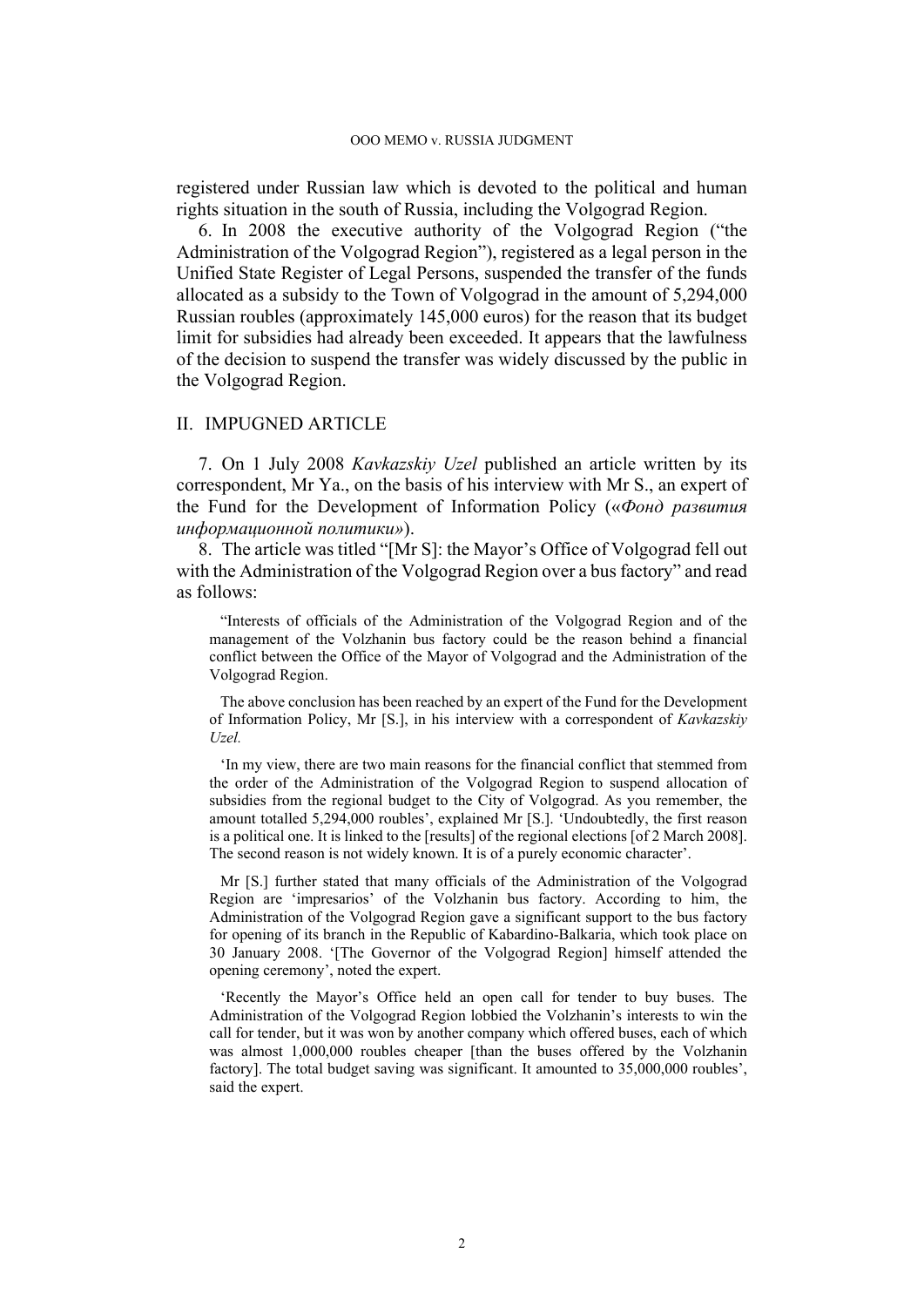'The officials of the Administration came down on the Mayor's Office, saying, "How come you did not support the local producer!" It appears to me that the Mayor's Office's refusal to do business with the Volzhanin factory was one of the main reasons of the regional officials' anger', noted Mr [S.].

In conclusion the expert [said that he] could not exclude that 'the suspension of allocation of subsidies to the City of Volgograd from the regional budget was an act of revenge for the lost call for tender'.

*Kavkazskiy Uzel* reported earlier that the members of the [Legislative Assembly] of the Volgograd Region sent a letter to the Administration of the Volgograd Region with a request to revoke the order ... to suspend ... allocation of subsidies from the regional budget to the City of Volgograd...

The regional authorities, in their turn, explain this step by the municipal authorities' failure to respect the limits of expenditure set by the regional authorities to finance the municipal governance activities.

The members of [the Legislative Assembly of the Volgograd Region] called into doubt the lawfulness of that decision. [They] asked the Governor [of the Volgograd Region] to suspend the impugned order and to ensure its compliance with the federal method of development of inter-budget relations, with due regard to calculation and substantiation by [the Mayor's Office of Volgograd]."

### III. DEFAMATION PROCEEDINGS

9. On 2 October 2008 the Administration of the Volgograd Region brought civil defamation proceedings against the applicant company and the editorial board of *Kavkazskiy Uzel* seeking a retraction of the following statements.

(a) "... there are two main reasons for the financial conflict that stemmed from the order of the Administration of the Volgograd Region to suspend allocation of subsidies from the regional budget to the City of Volgograd. ... Undoubtedly, the first reason is a political one. It is linked to the [results] of the regional elections [of 2 March 2008]. The second reason is not widely known. It is of a purely economic character."

(b) "Recently the Mayor's Office held an open call for tender to buy buses. The Administration of the Volgograd Region lobbied the Volzhanin's interests to win the call for tender, but it was won by another company."

(c) "The officials of the Administration came down on the Mayor's Office, saying, 'How come you did not support the local producer!' It appears to me that the Mayor's Office's refusal to do business with the Volzhanin factory was one of the main reasons of the regional officials' anger."

(d) "... the suspension of allocation of subsidies to the City of Volgograd from the regional budget was an act of revenge for the lost call for tender."

10. The claimant contested the impugned statements as false, complaining they had been disseminated as Mr S.'s opinion and had tarnished the Administration's "business reputation" (*деловая репутация*). The Administration of the Volgograd Region insisted that they had not put any pressure on the municipal authorities and had not lobbied the Volzhanin bus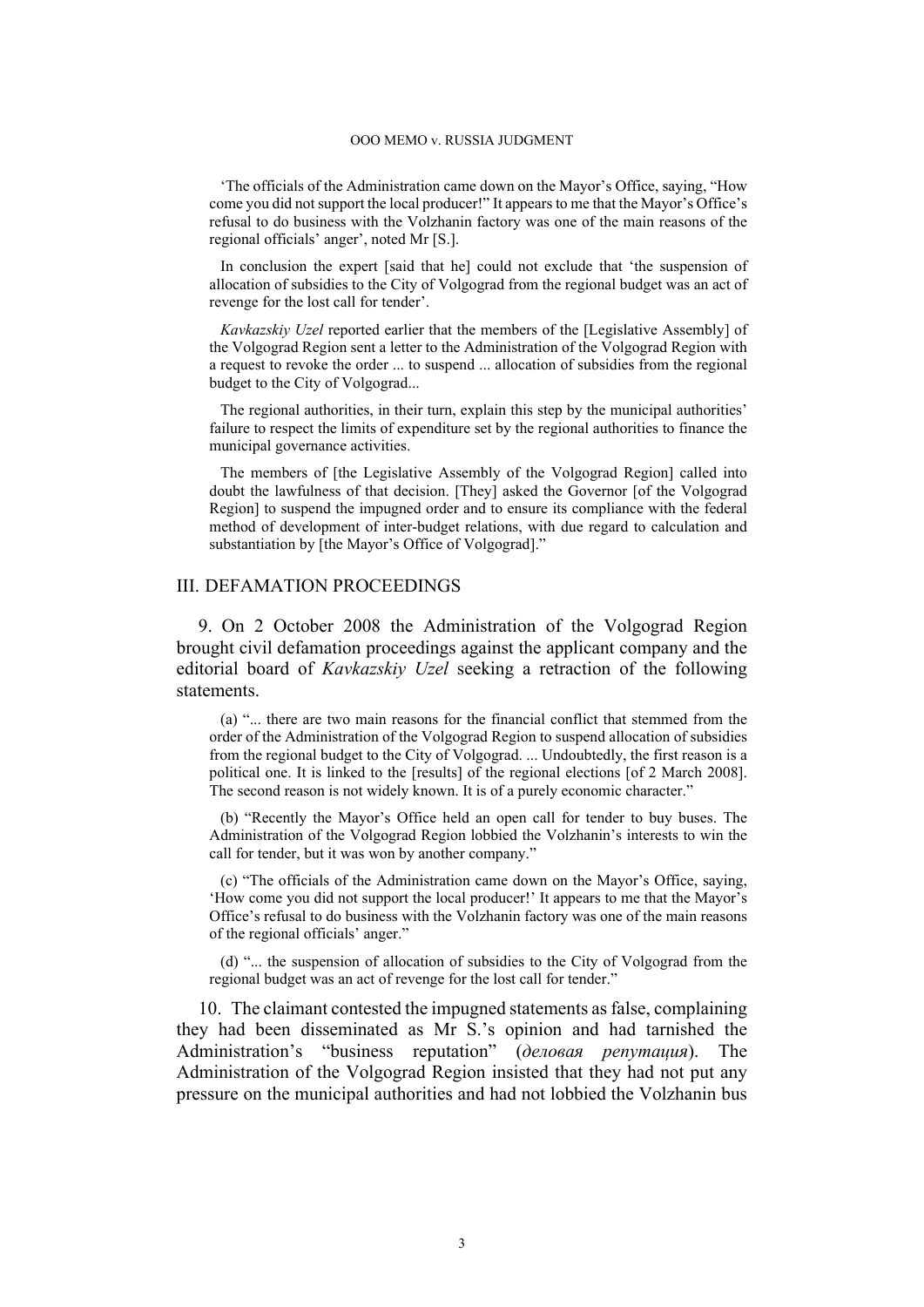factory to win the call for tender, and that the subsidy transfer had been suspended solely because the budget limit for subsidies had been exceeded.

11. The applicant company argued that the impugned statements were Mr S<sup>'</sup> s value judgments based on his opinion rather than statements of fact. It further argued that the impugned publication had touched upon a matter of public concern, in particular, the complex relations between the regional and municipal authorities. The applicant company insisted that the impugned statements had not been offensive, had not represented a gratuitous attack on any particular official of the Administration of the Volgograd Region, and had not exceeded the limits of acceptable criticism in respect of the latter, that, being a body of the executive, should display a higher degree of tolerance towards such criticism than private individuals.

12. On 8 April 2009 the Ostankinskiy District Court of Moscow ("the District Court") examined the case on the merits. It noted that, by virtue of Article 152 of the Civil Code of Russia, in defamation proceedings a claimant carried an obligation to prove a fact of dissemination of the information and its nature, whereas a defendant was under an obligation to prove the accuracy of that information.

13. The District Court held as follows:

"On 1 July 2008 an article entitled '[Mr S.]: the Mayor's Office of Volgograd fell out with the Administration of the Volgograd Region over a bus factory' authored by Mr [S.] was published on [the applicant company's] *Kavkazskiy Uzel*. In the article the author reached a conclusion about an economic nature of the conflict between the Mayor's Office of Volgograd and the Administration of the Volgograd Region, the reason for which had been lobbying by the Administration of the Volgograd Region of the Volzhanin factory's interests in a call for tender, and the suspension of allocation of subsidies to the Town of Volgograd from the regional budget as an act of revenge for the lost call for tender. The defendant has not contested the fact that the impugned information was published. It has only argued that the expressions in question were not statements of fact, but value judgments. However, the court considers that the defendant had disseminated statements of fact in the form of affirmations that the Administration of the Volgograd Region had lobbied the Volzhanin factory's interests. Lobbying, in its essence, implies someone's intent to create advantageous conditions for one person in comparison with the others. In other words, it means to incline a person or a State body, through the use of unlimited resources for achieving the aim pursued with a view to creating a priority for someone over the others.

Despite the fact that the author is using such an expression as 'it appears to me', he is affirming that the suspension of allocation of subsidies to the Town of Volgograd is an act of revenge by the Administration of the Volgograd Region.

Allegations of lobbying a particular legal entity's interests and those of revenge on the part of a body of the executive authority, are, in themselves, damaging for the reputation of the Administration of the Volgograd Region, as they can make numerous Internet users believe that the Administration has been involved in unclean and unethical – even if not unlawful and criminally punishable – activity condemned by society. At the same time, the defendant has failed to provide any evidence to prove that the events referred to in the article did take place. The Administration of the Volgograd Region has submitted its orders to suspend allocation of subsidies to the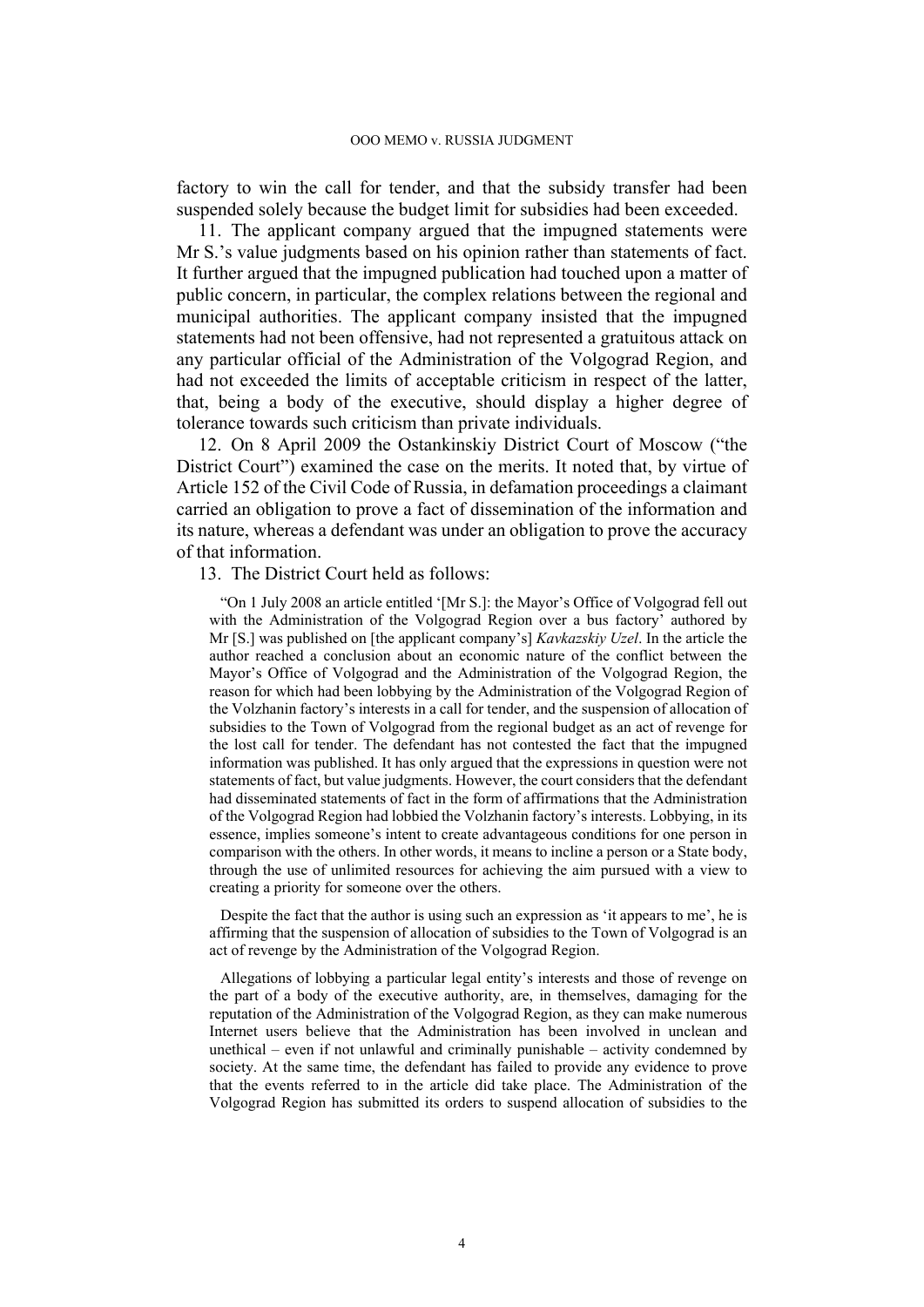Town of Volgograd in connection with exceeding the limit of expenditure envisaged for the municipal authorities.

Therefore, the fact of dissemination of the statements tarnishing the business reputation of the Administration of the Volgograd Region has been proved during the examination of the present dispute. On the other hand, the truthfulness of the disseminated statements has not been proved by the defendant, who neither submitted any evidence, nor requested the court to assist it in obtaining evidence."

14. The District Court further ordered the applicant company, within thirty days after the judgment had become final, to publish on the *Kavkazskiy Uzel* website a retraction to the effect that the following statements were false and tarnished the claimant's business reputation: "the Administration of the Volgograd Region [had] lobbied the Volzhanin factory to win the call for tenders"; "the suspension of allocation of subsidies to the Town of Volgograd from the regional budget [had been] an act of revenge for the lost call for tender". The District Court also ordered the applicant company to publish the operative part of its judgment on the website.

15. The applicant company appealed, complaining that the District Court had not taken into account any of its arguments. It further maintained its arguments advanced before the District Court, arguing that the statements in issue had been value judgments and had not been formulated in absolute terms. It also noted that the article concerned a topical issue and that the author, being a professional journalist, had not overstepped the limits of permissible criticism.

16. On 16 July 2009 the Moscow City Court, summarily endorsing the reasoning of the District Court, upheld the judgment on appeal.

### RELEVANT LEGAL FRAMEWORK

### I. DOMESTIC LAW AND PRACTICE

17. The relevant domestic legal framework and practice have been described in *Novaya Gazeta and Milashina v. Russia* (no. 45083/06, §§ 35-38, 3 October 2017).

18. Article 29 of the Constitution of the Russian Federation guarantees freedom of thought and expression, and freedom of the media.

<span id="page-6-0"></span>19. Article 152 of the Civil Code of the Russian Federation as in force at the material time, prior to the amendments in force as of 1 October 2013, provided that a natural person ("a citizen") could apply to a court requesting to order a retraction of statements («*сведения»*) damaging to his or her honour, dignity or business reputation if the person who disseminated such statements did not prove their truthfulness. The aggrieved person could also claim compensation for [pecuniary] damage and non-pecuniary damage ("moral harm") sustained as a result of the dissemination of such statements. Its paragraph 7 provided: "[n]orms of this Article on protection of the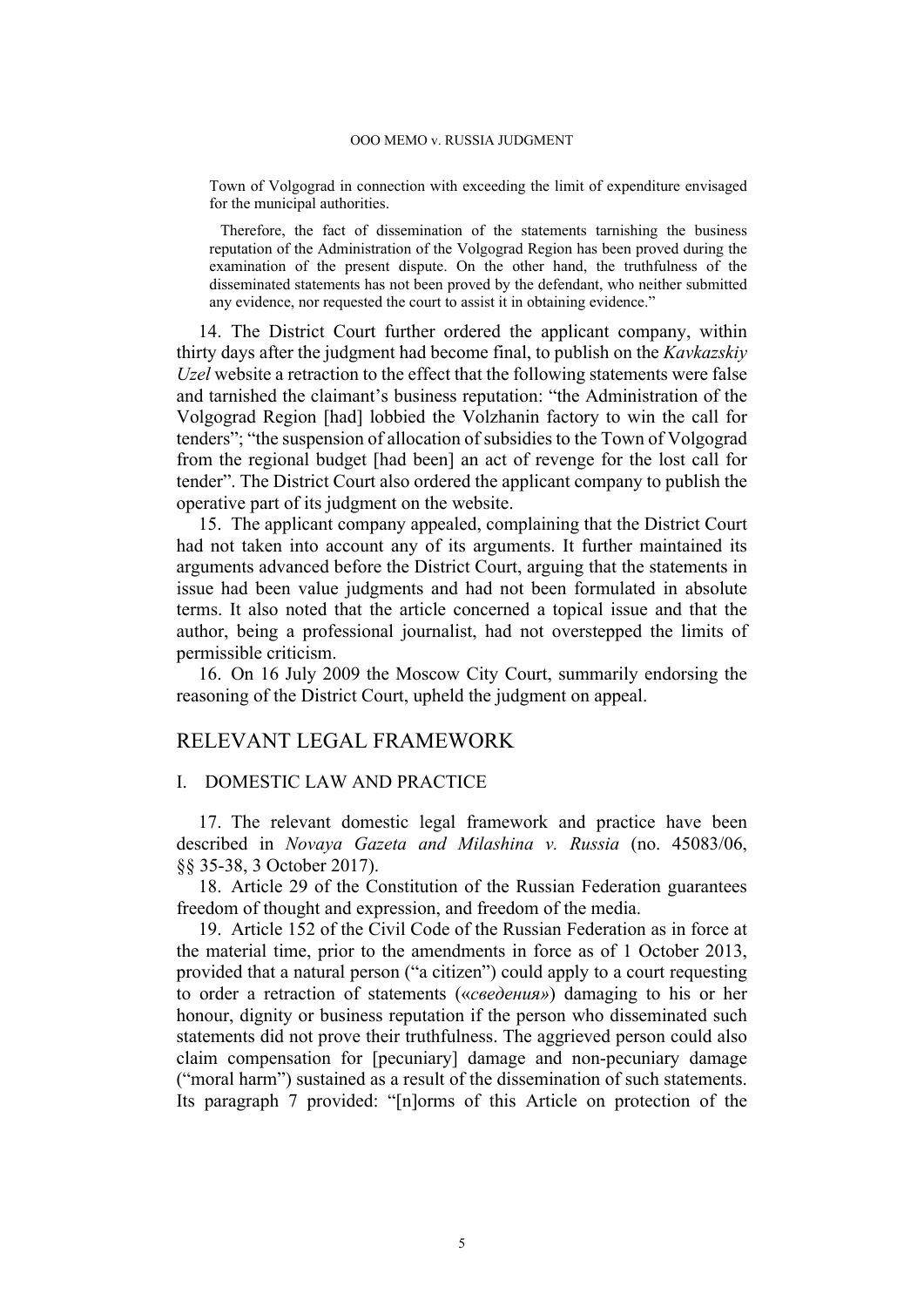business reputation of a citizen are accordingly applicable to the protection of the business reputation of a legal person". On 1 October 2013 the new amendments to Article 152 entered into force, expanding it to eleven paragraphs instead of seven. Paragraph 7 became paragraph 11 and was amended to read as follows: "[p]rovisions of this Article on the protection of business reputation of a citizen, except for the provisions on compensation for non-pecuniary damage *(«моральный вред»*), are respectively applicable to the protection of business reputation of a legal person."

20. At the material time, there was no domestic courts' jurisprudence explaining whether a public authority could bring claims to protect its business reputation under Article 152 of the Civil Code of the Russian Federation.

21. Pursuant to Ruling no. 16 of 15 June 2010 by the Plenary Supreme Court of Russia, in cases concerning regulations in respect of freedom of expression and mass media outlets, courts are required to strike a balance between their rights and the rights of others or other constitutional values. The question of an alleged abuse of media freedom should be decided by taking into account the wording of the article and the context in which the impugned statements were made, together with the purpose, genre and style of the article and whether the statements could be deemed to constitute an expression of opinion in the field of political discussion or to draw attention to the discussion of socially significant issues.

#### II. COUNCIL OF EUROPE MATERIALS

<span id="page-7-0"></span>22. The Report on Honouring of obligations and commitments by the Russian Federation by the Committee on the Honouring of Obligations and Commitments by Member States of the Council of Europe (Monitoring Committee) of the Parliamentary Assembly of the Council of Europe of 3 June 2005 (doc. 10568) stated, in so far as relevant, as follows:

"392. ... the possibility of filing lawsuits against media and journalists by public authorities should be abolished as the latter per se cannot possess any dignity, honour, or reputation.

393. Therefore, we urge the Russian authorities to reform its defamation legislation, *inter alia*: ... to rescind additional defamation protection for public officials, to introduce a clear ban on public bodies to institute civil proceedings in order to protect their 'reputation' (without hindrance to the right of public officials to litigate in their private capacity), to clearly establish that no one should be liable under defamation law for the expression of an opinion ('value judgements'), to prioritise non-pecuniary forms of redress over pecuniary remedies, and to enhance protection of journalists' sources of information."

<span id="page-7-1"></span>23. Human Rights Comment by the Council of Europe Commissioner for Human Rights "Time to take action against SLAPPs" [Strategic Lawsuits against Public Participation] of 27 October 2020 reads, in so far as relevant, as follows: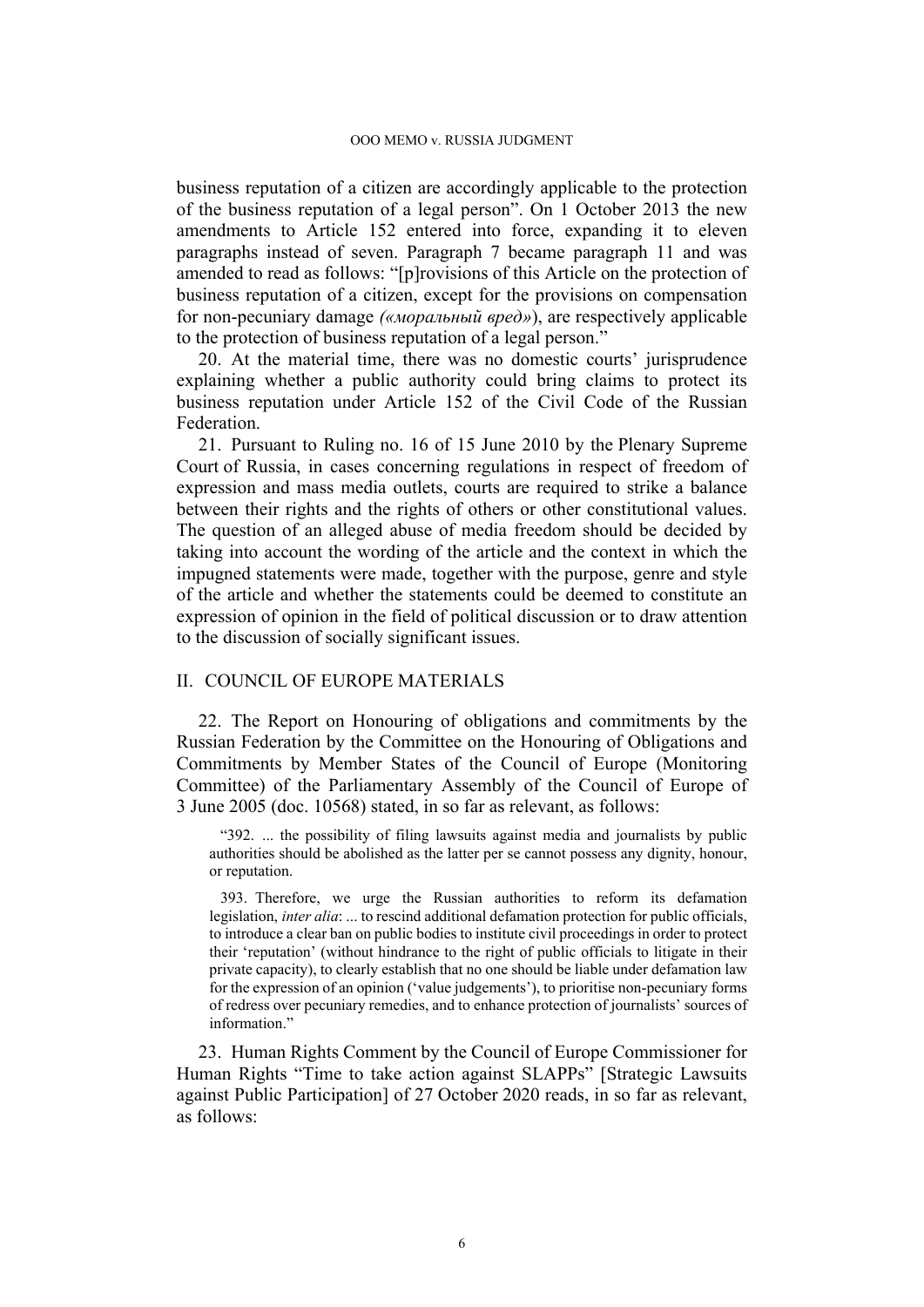#### "*SLAPPs: lawsuits with an intimidating effect*

The Annual Report of the Council of Europe Platform to promote the protection of journalism and safety of journalists highlights groundless legal actions by powerful individuals or companies that seek to intimidate journalists into abandoning their investigations. In some cases, the threat of bringing such a suit, including through letters sent by powerful law firms, was enough to bring about the desired effect of halting journalistic investigation and reporting.

This problem goes beyond the press. Public watchdogs in general are affected. Activists, NGOs, academics, human rights defenders, indeed all those who speak out in the public interest and hold the powerful to account might be targeted. SLAPPs are typically disguised as civil or criminal claims such as defamation or libel and have several common features.

First, they are purely vexatious in nature. The aim is not to win the case but to divert time and energy, as a tactic to stifle legitimate criticism. Litigants are usually more interested in the litigation process itself than the outcome of the case. The aim of distracting or intimidating is often achieved by rendering the legal proceedings expensive and time-consuming. Demands for damages are often exaggerated.

Another common quality of a SLAPP is the power imbalance between the plaintiff and the defendant. Private companies or powerful people usually target individuals, alongside the organisations they belong to or work for, as an attempt to intimidate and silence critical voices, based purely on the financial strength of the complainant.

Member states therefore have a positive obligation to secure the enjoyment of the rights enshrined in Article 10 of the Convention: not only must they refrain from any interference with the individual's freedom of expression, but they are also under a positive obligation to protect his or her right to freedom of expression from any infringement, including by private individuals. ..."

## THE LAW

...

### I. ALLEGED VIOLATION OF ARTICLE 10 OF THE CONVENTION

24. The applicant company complained about an interference with its right to freedom of expression guaranteed by Article 10 of the Convention, which reads, in so far as relevant, as follows:

"1. Everyone has the right to freedom of expression. This right shall include freedom to hold opinions and to receive and impart information and ideas without interference by public authority and regardless of frontiers. ...

2. The exercise of these freedoms, since it carries with it duties and responsibilities, may be subject to such formalities, conditions, restrictions or penalties as are prescribed by law and are necessary in a democratic society, in the interests of national security, territorial integrity or public safety, for the prevention of disorder or crime, for the protection of health or morals, for the protection of the reputation or rights of others, for preventing the disclosure of information received in confidence, or for maintaining the authority and impartiality of the judiciary."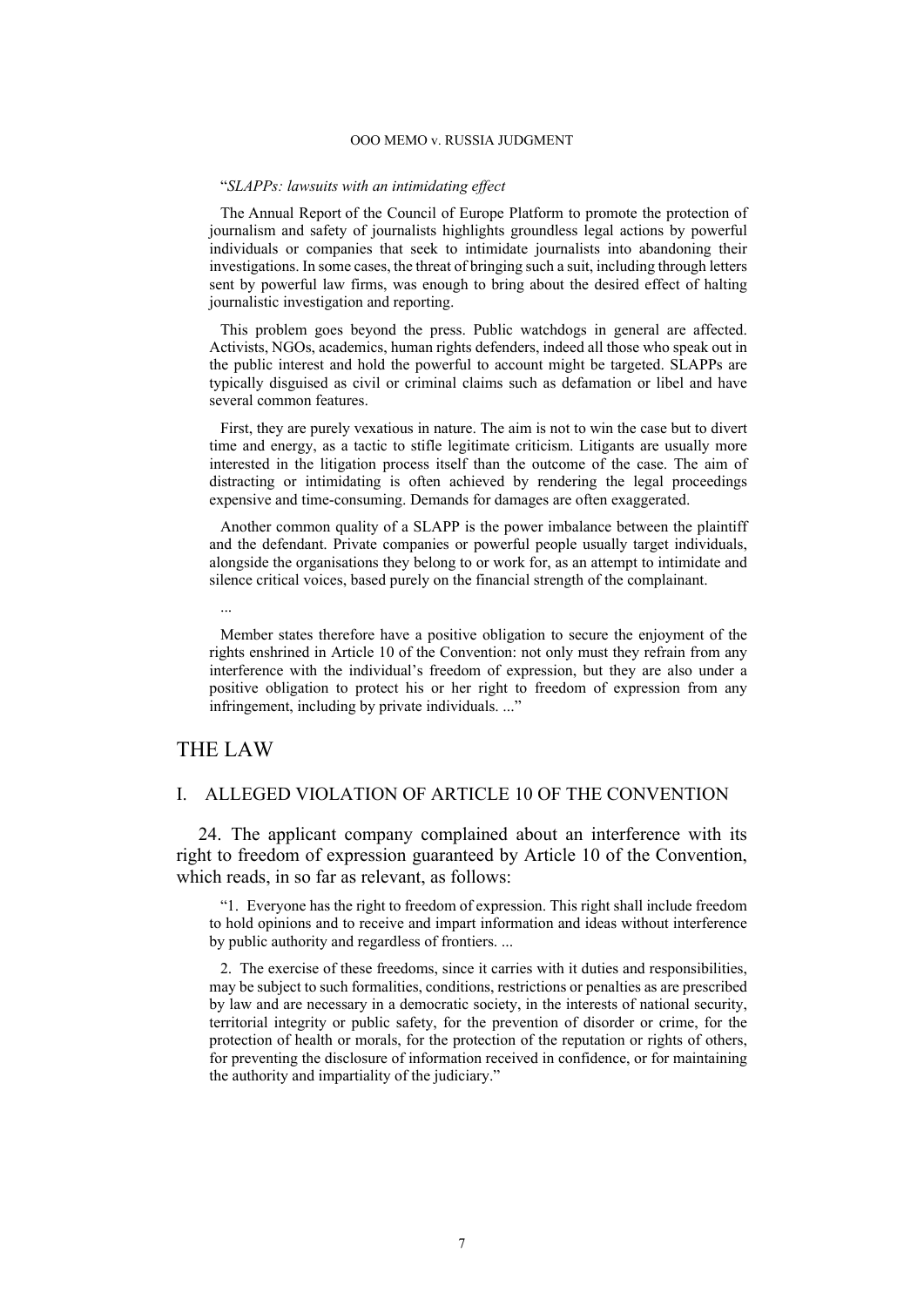#### **A. Admissibility**

25. The Court notes that the application is neither manifestly ill-founded nor inadmissible on any other grounds listed in Article 35 of the Convention. It must therefore be declared admissible.

### **B. Merits**

#### *1. The parties' submissions*

#### **(a) The applicant company**

<span id="page-9-0"></span>26. The applicant company submitted that the interference had not been "prescribed by law". Article 152 of the Russian Civil Code, as it stood at the material time, spoke of "honour and dignity" of "citizens", that is, natural persons, and of "business reputation" of a legal entity, and yet the Administration of the Volgograd Region being a body of the executive could not engage in any business activities and thus could not enjoy any "business reputation". On the same grounds, the applicant company argued that it could not be said that the interference complained of had pursued a "legitimate aim" of protecting the reputation of others. They referred in this connection to the PACE Report on Honouring of obligations and commitments by the Russian Federation of 3 June 2005 (doc. 10568) (see paragraph [22](#page-7-0) above).

27. The applicant company submitted that the interference complained of had not corresponded to any "pressing social need". The Convention as interpreted by the Court does not accord any special level of protection to public officials.

28. The domestic courts had failed to pay heed to the Supreme Court's Resolution no. 3 of 24 February 2005 requiring to distinguish statements of fact from value judgments even though Mr S. in the course of the interview had clearly stated that he had been expressing his personal opinion. Moreover, Mr S.'s opinion had been based on the facts as shown before the District Court.

#### **(b) The Government**

<span id="page-9-1"></span>29. Accepting that there had been an interference with the applicant company's right to freedom of expression, the Government argued that it had been lawful, pursued a legitimate aim of protecting the reputation of others and had been proportionate to the aim pursued. They noted that the applicant company had "disseminated through media the statements that [had] tarnished the reputation of representatives of the State authorities".

30. In particular, the Government observed that "as follow[ed] from the analysis of the meaning of the impugned fragments of the article, these fragments contain[ed] information that the Administration of the Volgograd Region [had] lobbied the interests of the Volzhanin factory and that the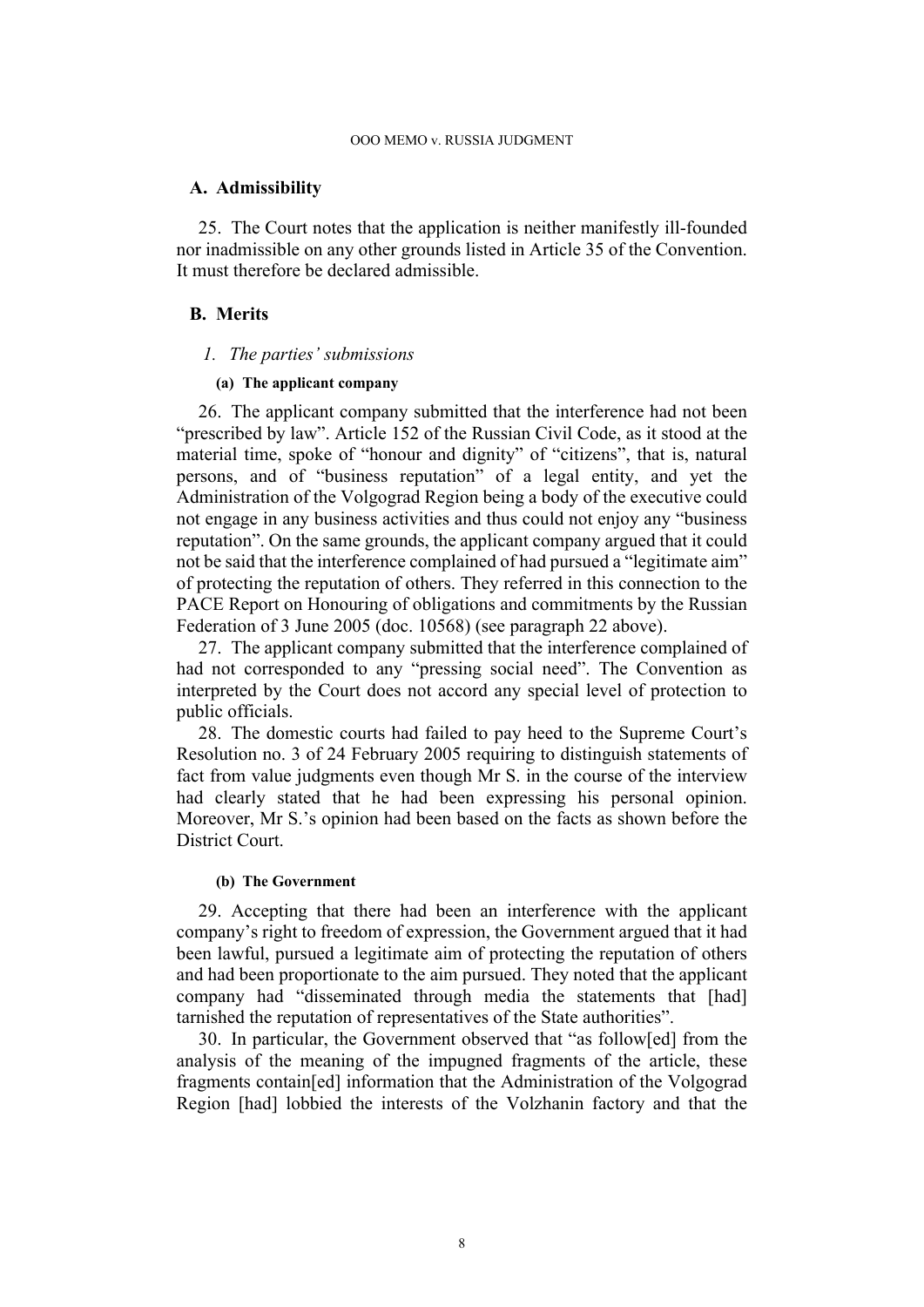actions of the Administration to halt the payment of subsidies to the Town of Volgograd [had been] an act of revenge on the part of the Administration of the Volgograd Region" and noted that the applicant company had not furnished any documentary proof in support of the impugned "statements of fact". Before the domestic courts, the applicant company had not provided "any information concerning the reliability of the source of the information used, his qualifications, and [had] not file[d] any motions to examine witnesses, request for the evidence that could confirm the reliability of circumstances stated in the article".

31. The Government insisted that the interference corresponded to a "pressing social need" and noted that the first-instance court had "held that the reference to lobbying the specific legal entity and revenge on the part of [a body of the] executive authority in itself [had] damaged the business reputation of the Administration of the Volgograd Region, as it [had been] perceived by the mass Internet users as its involvement in an unclean and unethical behaviour – though not constituting a crime and not [being in violation of] the law – but disapproved by society."

32. The Government refuted the applicant company's claim that the impugned statements had in fact been value judgments of Mr S. and concluded that "the domestic court rightfully established the affirmative nature of the information disseminated and not confirmed by the evidence."

#### *2. The Court's assessment*

33. While it is not in dispute between the parties that the judgment of the District Court of 8 April 2009 upheld on 16 July 2009 by the Moscow City Court constituted an interference with the applicant company's right to freedom of expression, the parties have disagreed as to whether the interference in question was "prescribed by law", whether it pursued a "legitimate aim" within the meaning of Article 10  $\S$  2 of the Convention, and whether it was proportionate to the aim sought (see paragraphs [26](#page-9-0) and [29](#page-9-1)  above).

#### **(a) Whether the interference was "prescribed by law"**

34. The Court notes that the wording employed in Article 152 of the Russian Civil Code as in force at the material time conferred the right to bring civil defamation proceedings to a citizen entitled to the protection of her/his honour, dignity, and business reputation. Its provisions, in so far as they concerned business reputation, were made expressly applicable to legal persons (see paragraph [19](#page-6-0) above). Given that the Administration of the Volgograd Region is a legal entity (see paragraph [6](#page-3-0) above), and despite the lack of an established national jurisprudence on the "business reputation" of public authorities, the Court is prepared to accept that the interference complained of was "prescribed by law".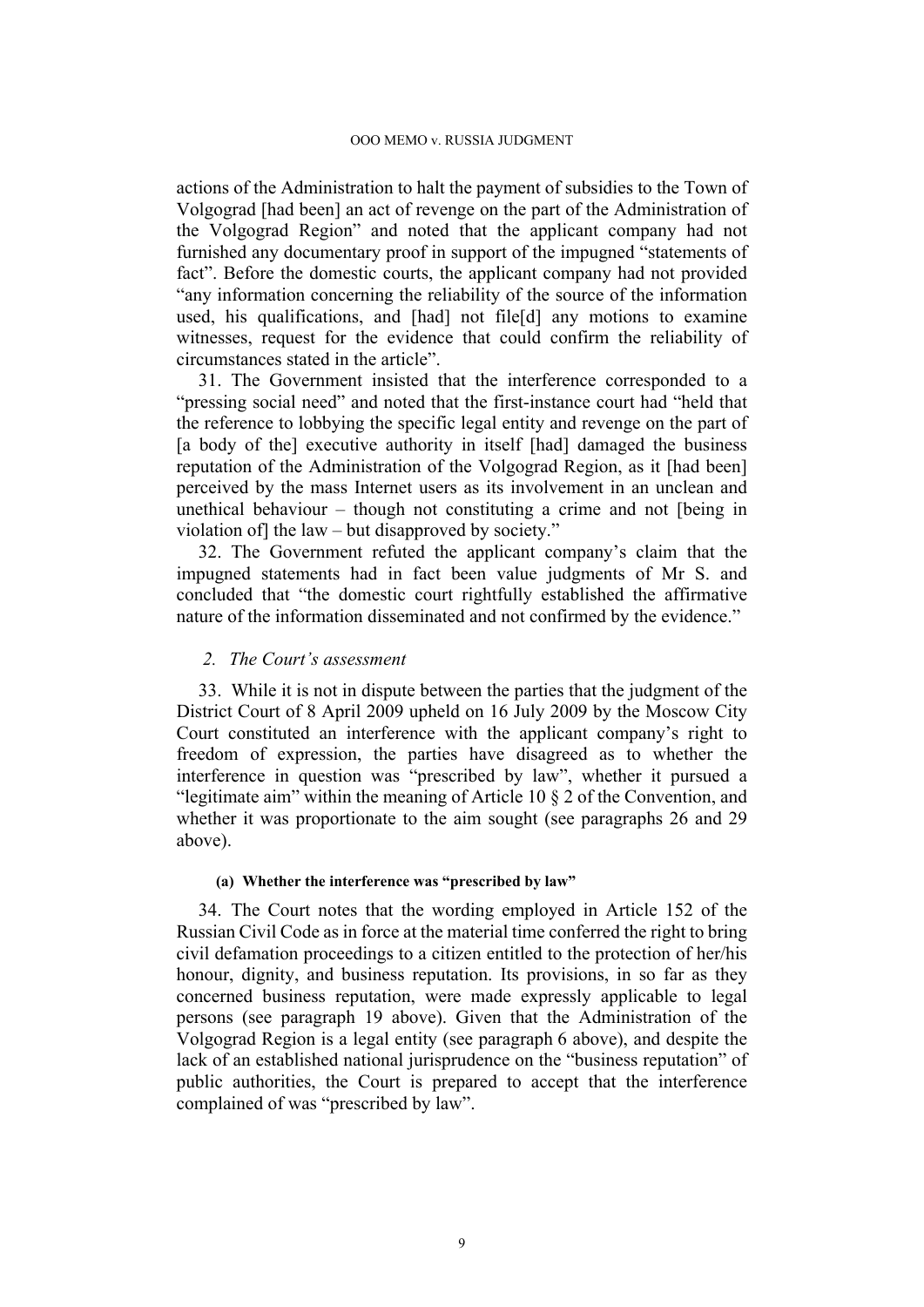#### **(b) Whether the interference pursued a "legitimate aim"**

35. The Court observes at the outset that the claimant in the defamation proceedings under consideration is the executive authority of a constituent entity of the Russian Federation.

36. In the Government's submission, the interference complained of had pursued a legitimate aim of "the protection of the reputation and rights of others". The applicant company objected arguing that the Administration of the Volgograd Region could not claim to hold any "business reputation".

37. The Court reiterates that the list of legitimate aims provided in paragraph 2 of Article 10 is exhaustive. Strictly construed, this paragraph accords – as a matter of exception, in view of its special role in society – protection to only one branch of public powers, the judiciary (see, for details, *Morice v. France* [GC], no. 29369/10, §§ 128-30, ECHR 2015).

38. The Court has long held that the right to protection of reputation is a right which is protected by Article 8 of the Convention as part of the right to respect for private life. The concept of "private life" is a broad term not susceptible to exhaustive definition, which covers also the physical and psychological integrity of a person. In order for Article 8 to come into play, however, an attack on a person's reputation must attain a certain level of seriousness and in a manner causing prejudice to personal enjoyment of the right to respect for private life (see, with further references, *Medžlis Islamske Zajednice Brčko and Others v. Bosnia and Herzegovina* [GC], no. 17224/11, § 76, 27 June 2017).

<span id="page-11-0"></span>39. Yet the ambit of the "protection of the reputation ... of others" clause of paragraph 2 of Article 10 is not restricted to natural persons, notwithstanding a difference between the reputational interests of a legal entity and the reputation of an individual as a member of society in so far as the former are devoid of the moral dimension of human dignity (see *OOO Regnum v. Russia*, no. 22649/08, § 66, 8 September 2020).

40. The Court has recognised that there exists a legitimate "interest in protecting the commercial success and viability of companies, for the benefit of shareholders and employees, but also for the wider economic good" (see *Steel and Morris v. the United Kingdom*, no. 68416/01, § 94, ECHR 2005-II, and *Uj v. Hungary*, no. 23954/10, § 22, 19 July 2011). However, these considerations are inapplicable to a body vested with executive powers and which does not engage as such in direct economic activities.

41. As regards public bodies seeking legal protection of their reputation, in the case of *Lombardo and Others v. Malta* (no. 7333/06, 24 April 2007) the Court, noting that it was only in exceptional circumstances that a measure proscribing statements criticising the acts or omissions of an elected body could be justified with reference to "the protection of the rights or reputations of others", was prepared to assume that this aim could be relied on as legitimate in the context of defamation proceedings brought by the local council of a town with a population of under 12,000 persons. When assessing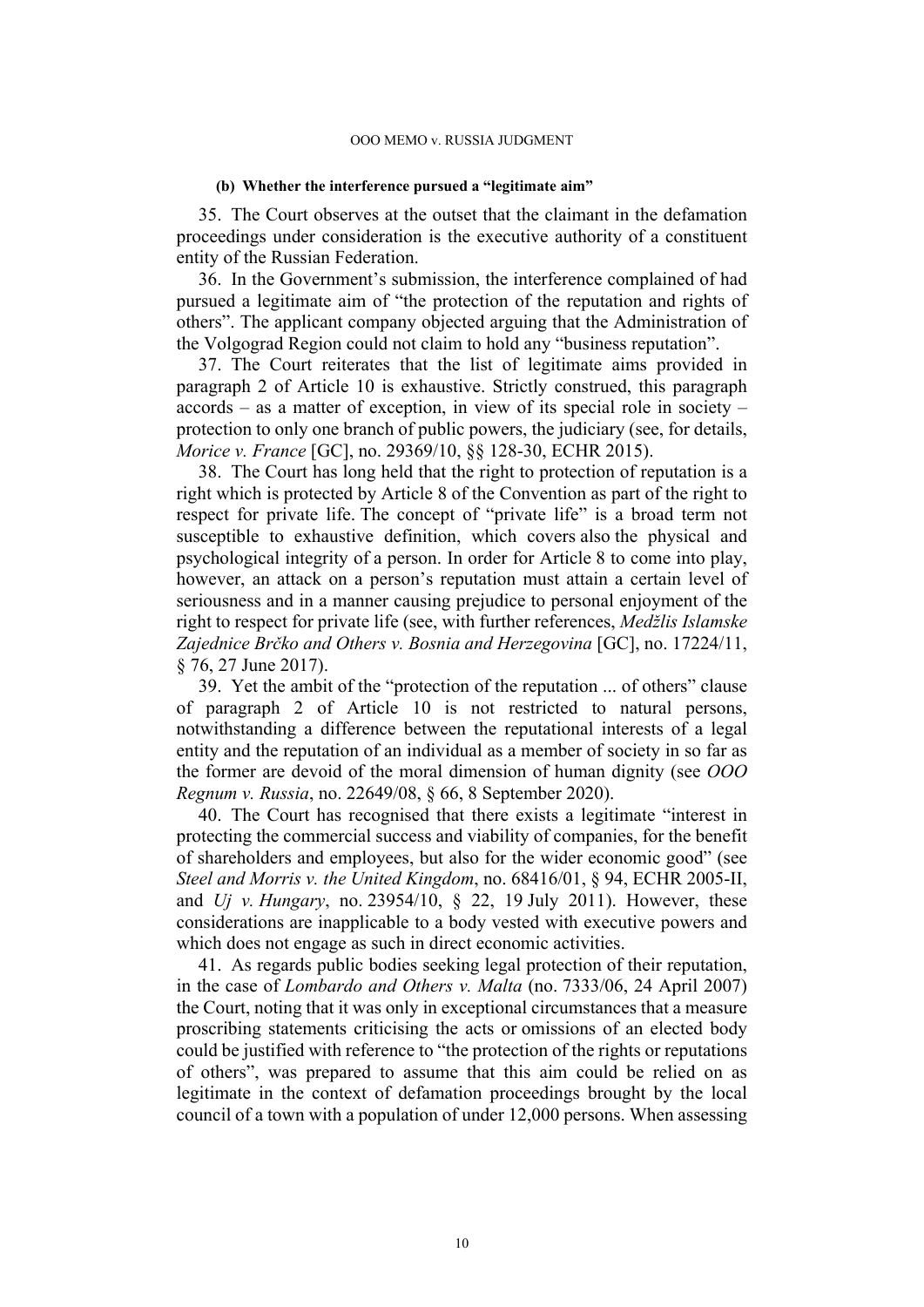the proportionality of the interference, the Court observed that "the limits of permissible criticism are wider still with regard to the government than in relation to a private citizen or even a politician" (ibid., § 54). In the case of *Romanenko and Others v. Russia* (no. 11751/03, 8 October 2009) regarding civil defamation proceedings instituted by the courts' management department of a constituent entity of the Russian Federation, the Court, while noting that there may be sound policy reasons to decide that public bodies should not have standing to sue in defamation in their own capacity, accepted the existence of a legitimate aim of "protection of reputation and rights of others" (ibid., § 39). Building on these findings, the Court observed in a case concerning defamation proceedings against journalists in which the Copenhagen University Hospital, a public body, was a claimant, that it was not convinced by the applicants' submission that the judiciary is the only public authority whose protection is capable of constituting a legitimate aim under Article 10 § 2 (see *Frisk and Jensen v. Denmark*, no. 19657/12, § 47, 5 December 2017).

42. In its judgments against Russia adopted subsequently to that in the case of *Romanenko and Others*, in the absence of a dispute between the parties regarding the existence of a legitimate aim, the Court, when examining complaints under Article 10 stemming from the defamation proceedings brought by a remand prison and its two officers (see *Reznik v. Russia*, no. 4977/05, § 41, 4 April 2013), by a university (see *Kharlamov v. Russia*, no. 27447/07, § 25, 8 October 2015), by the Chief Military Prosecutor's Office of Russia (see *Novaya Gazeta and Milashina*, cited above, § 62), by the electoral commission and the body of the executive of a constituent entity of the Russian Federation as well as a regional branch of the United Russia party (see *Ostanina v. Russia*, no. 22169/11, § 19, 17 April 2018), or by the body of the executive of a constituent entity of the Russian Federation (see *Margulev v. Russia*, no. 15449/09, § 45, 8 October 2019, and *Kommersant and Others v. Russia*, nos. 37482/10 and 37486/10, 23 June 2020), focused on the assessment of proportionality of an interference.

43. Given that the parties contested whether the interference complained of had pursued a legitimate aim within the meaning of Article 10 § 2 of the Convention, considering the growing awareness of the risks that court proceedings instituted with a view to limiting public participation bring for democracy, as highlighted by the Council of Europe Commissioner for Human Rights (see paragraph [23](#page-7-1) above), and in view of the power imbalance between the claimant and the defendant in the present case, the Court considers it apt to establish in the present case whether the interference complained of, - that is, the civil defamation proceedings brought by the Administration of the Volgograd Region against the applicant company, a media outlet, - was in pursuance of the legitimate aim of "protection of the reputation of others" within the meaning of Article 10 § 2 of the Convention.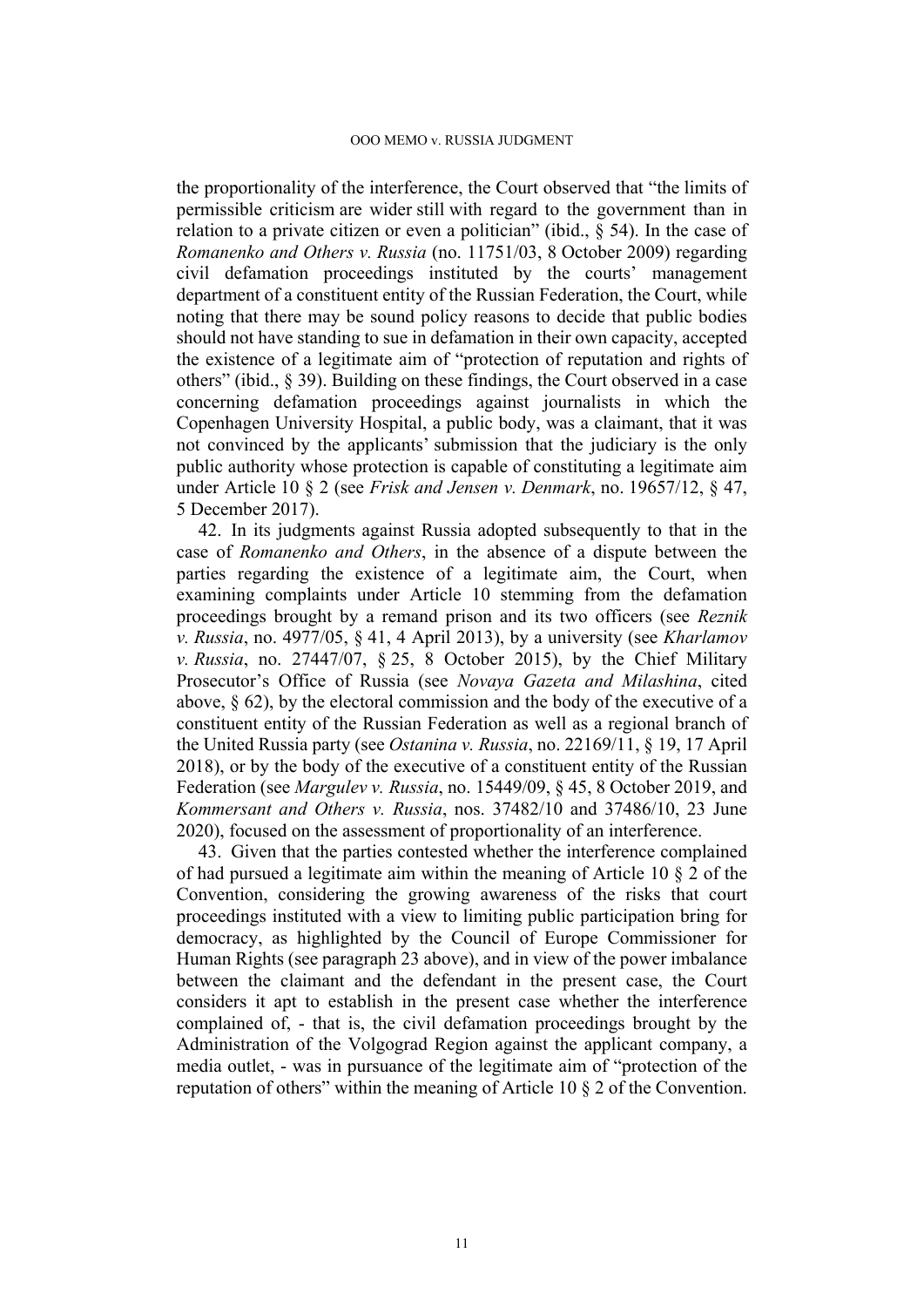44. The Court considers that bodies of the executive vested with State powers are essentially different from legal entities, including public or Stateowned corporations, engaged in competitive activities in the marketplace as the latter rely on their good reputation to attract customers with a view to making a profit and the former exist to serve the public and are funded by taxpayers. To prevent abuse of powers and corruption of public office in a democratic system, a public authority's activities of all kinds must be subject to the close scrutiny not only of the legislative and judicial authorities but also of public opinion (see *Sener v. Turkey*, no. 26680/95, § 40, 18 July 2000).

45. In *Steel and Morris* (cited above, § 40) the Court noted the position under the laws of England and Wales, whereby "local authorities, government-owned corporations and political parties... [cannot] sue in defamation, because of the public interest that a democratically elected organisation, or a body controlled by such an organisation, should be open to uninhibited public criticism." Indeed, shielding bodies of the executive, which have the ability to respond to any adverse allegations in the "court of public opinion" through their public relations capabilities, from media criticism by way of according them protection of their "business reputation" may seriously hamper freedom of the media. That executive bodies be allowed to bring defamation proceedings against members of the media places an excessive and disproportionate burden on the media and could have an inevitable chilling effect on the media in the performance of their task of purveyor of information and public watchdog (see, *mutatis mutandis*, *Dyuldin and Kislov v. Russia* (no. 25968/02, § 43, 31 July 2007).

46. The Court considers that, by virtue of its role in a democratic society, the interests of a body of the executive vested with State powers in maintaining a good reputation essentially differ from both the right to reputation of natural persons and the reputational interests of legal entities, private or public, that compete in the marketplace.

47. It follows that civil defamation proceedings brought, in its own name, by a legal entity that exercises public power may not, as a general rule, be regarded to be in pursuance of the legitimate aim of "the protection of the reputation ... of others" under Article 10 § 2 of the Convention. This does not exclude that individual members of a public body, who could be "easily identifiable" in view of the limited number of its members and the nature of the allegations made against them (see *Thoma v. Luxembourg*, no. 38432/97, § 56, ECHR 2001-III, and, *mutatis mutandis*, *Lombardo and Others*, cited above, § 54), may be entitled to bring defamation proceedings in their own individual name.

48. Turning to the present case, the Court notes that the claimant in the domestic defamation proceedings is the highest body of the executive of the Volgograd Region. It is hardly conceivable that it had an "interest in protecting its commercial success and viability", be it for "the benefit of shareholders and employees" or "for the wider economic good" (see *Steel*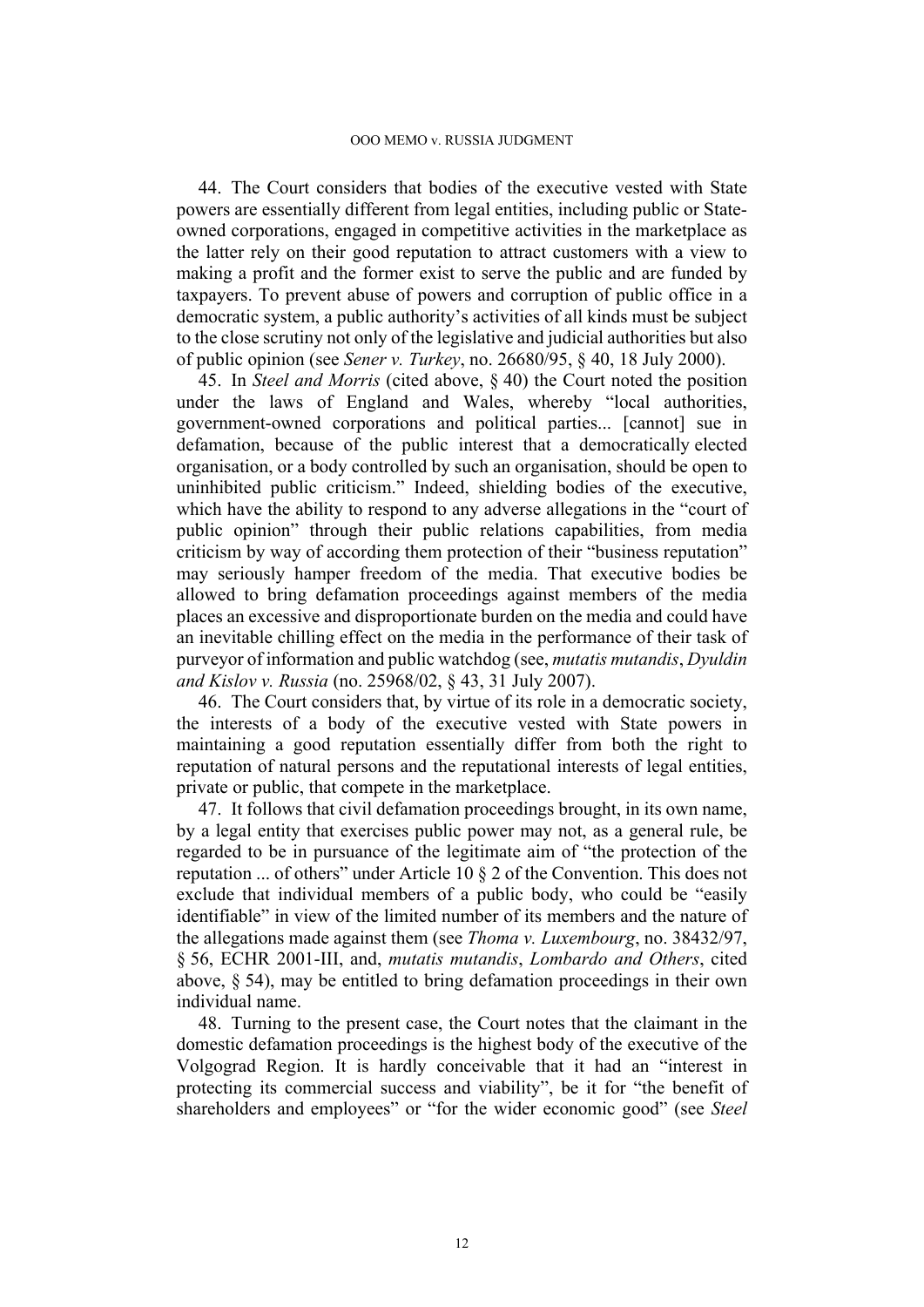*and Morris*, cited above, § 94) that would warrant legal protection. Nor could it be said that its members were as "easily identifiable" as members of the Water and Forestry Commission in Luxembourg (see *Thoma*, cited above, § 56) or members of the Fgura Local Council representing 12,000 inhabitants (see paragraph [39](#page-11-0) above) given the scale of its operations: in 2010 the population of the Volgograd Region exceeded two and a half million. In any event, the defamation case was brought on behalf of the legal entity as such, not any of its individual members.

49. Accordingly, the Court finds that the civil defamation proceedings instituted by the Administration of the Volgograd Region against the applicant company did not pursue any of the legitimate aims enumerated in paragraph 2 of Article 10 of the Convention. Where it has been shown that the interference did not pursue a "legitimate aim", it is not necessary to investigate whether it was "necessary in a democratic society" (see *Khuzhin and Others v. Russia*, no. 13470/02, § 117, 23 October 2008).

50. There has accordingly been a violation of Article 10 of the Convention.

### II. APPLICATION OF ARTICLE 41 OF THE CONVENTION

#### 51. Article 41 of the Convention provides:

"If the Court finds that there has been a violation of the Convention or the Protocols thereto, and if the internal law of the High Contracting Party concerned allows only partial reparation to be made, the Court shall, if necessary, afford just satisfaction to the injured party."

52. The applicant company did not make any claims for just satisfaction. Accordingly, the Court makes no award under Article 41 of the Convention.

## FOR THESE REASONS, THE COURT, UNANIMOUSLY,

1. *Declares* the application admissible;

2. *Holds* that there has been a violation of Article 10 of the Convention.

Done in English, and notified in writing on 15 March 2022, pursuant to Rule 77 §§ 2 and 3 of the Rules of Court.

Milan Blaško Georges Ravarani Registrar President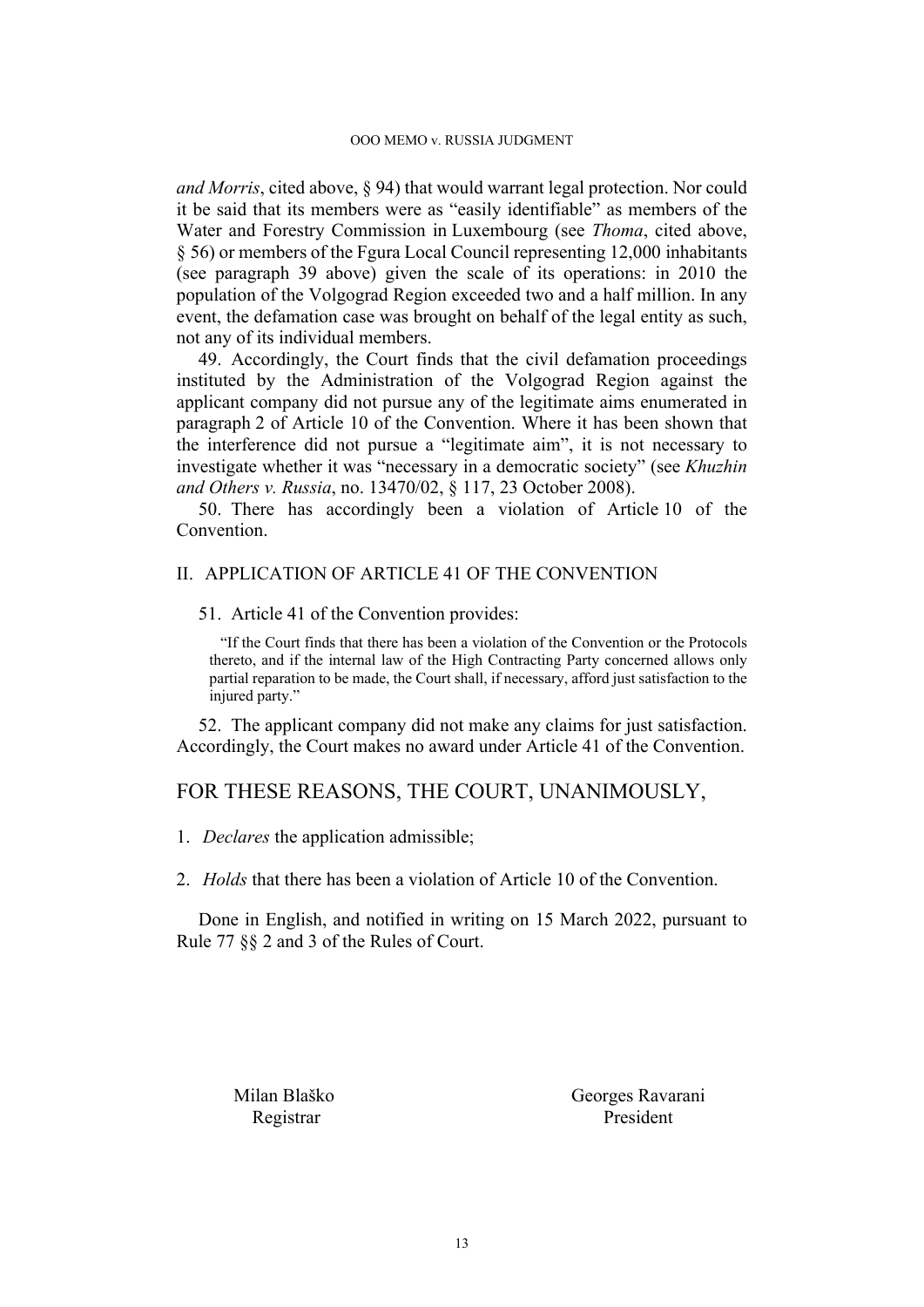In accordance with Article 45 § 2 of the Convention and Rule 74 § 2 of the Rules of Court, the separate opinion of Judges Ravarani, Serghides and Lobov is annexed to this judgment.

> G.R. M.B.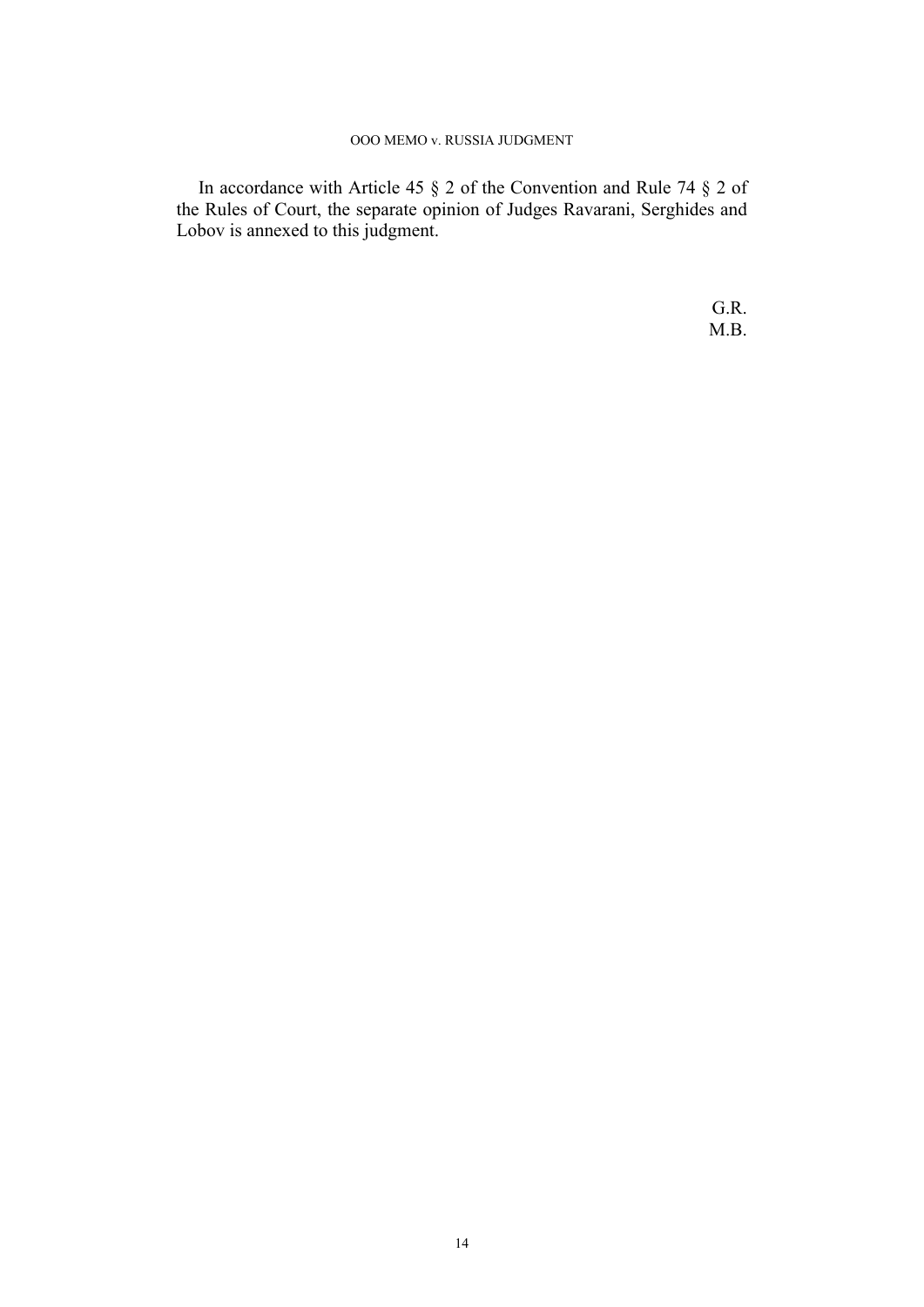# JOINT CONCURRING OPINION OF JUDGES RAVARANI, SERGHIDES AND LOBOV

1. We respectfully disagree with the majority's view that the violation of Article 10 in this case was due to the fact that the impugned interference with the applicant company's right to freedom of expression lacked a legitimate aim under paragraph 2 of Article 10 of the Convention. In our view, Article 10 was violated on another ground, relating to the domestic courts' failure to demonstrate that the interference was necessary in a democratic society, in line with the Court's well-established case-law.

#### **The existence of a legitimate aim for the interference**

2. The majority decided to review the Court's approach to the entitlement of public entities to "the protection of the reputation and rights of others", provided for by paragraph 2 of Article 10. Notwithstanding the policy considerations that prompted the majority's novel approach (paragraph 43 of the judgment), we are not convinced that there were good reasons for the Chamber to deviate in such a radical way from numerous previous judgments that had accepted the applicability of the aforementioned legitimate aim to various public entities and authorities in different countries, in both criminal and civil contexts.

3. The Court has so far invariably acknowledged the existence of a legitimate aim in similar cases, irrespective of whether the parties disputed this point or not (compare the cases cited in paragraph 42 of the judgment, and *Frisk and Jensen v. Denmark*, no. 19657/12, §§ 42-50, 5 December 2017, where the applicants explicitly challenged the existence of a legitimate aim). In the latter case, the Court unambiguously rejected the applicants' submission that "the judiciary is the only public authority whose protection is capable of constituting a legitimate aim under Article 10  $\S 2$ " (ibid.,  $\S 47$ ), a conclusion which is contradicted by the majority's overly restrictive assumption in paragraph 37 of the present judgment.

4. In addition to the various cases cited in the present judgment and those where the interference served a more specific aim of "maintaining the authority ... of the judiciary" (see, most recently, *Freitas Rangel v. Portugal*, no. 78873/13, § 48, 11 January 2022, not yet final), the Court has already accepted the legitimate aim of "the protection of the reputation ... of others" in respect of such public institutions as the police (*Savva Terentyev v. Russia*, no. 10692/09, § 60, 28 August 2018) or the prosecutor's office (*Goryaynova v. Ukraine*, no. 41752/09, § 56, 8 October 2020). The majority's view, restricting the reputational protection to public institutions which compete on the marketplace (paragraphs 44-46 of the judgment), does not sit well with the above case-law. Nor is it convincing, in our view, to determine the eligibility of "easily identifiable" members of a public authority to protection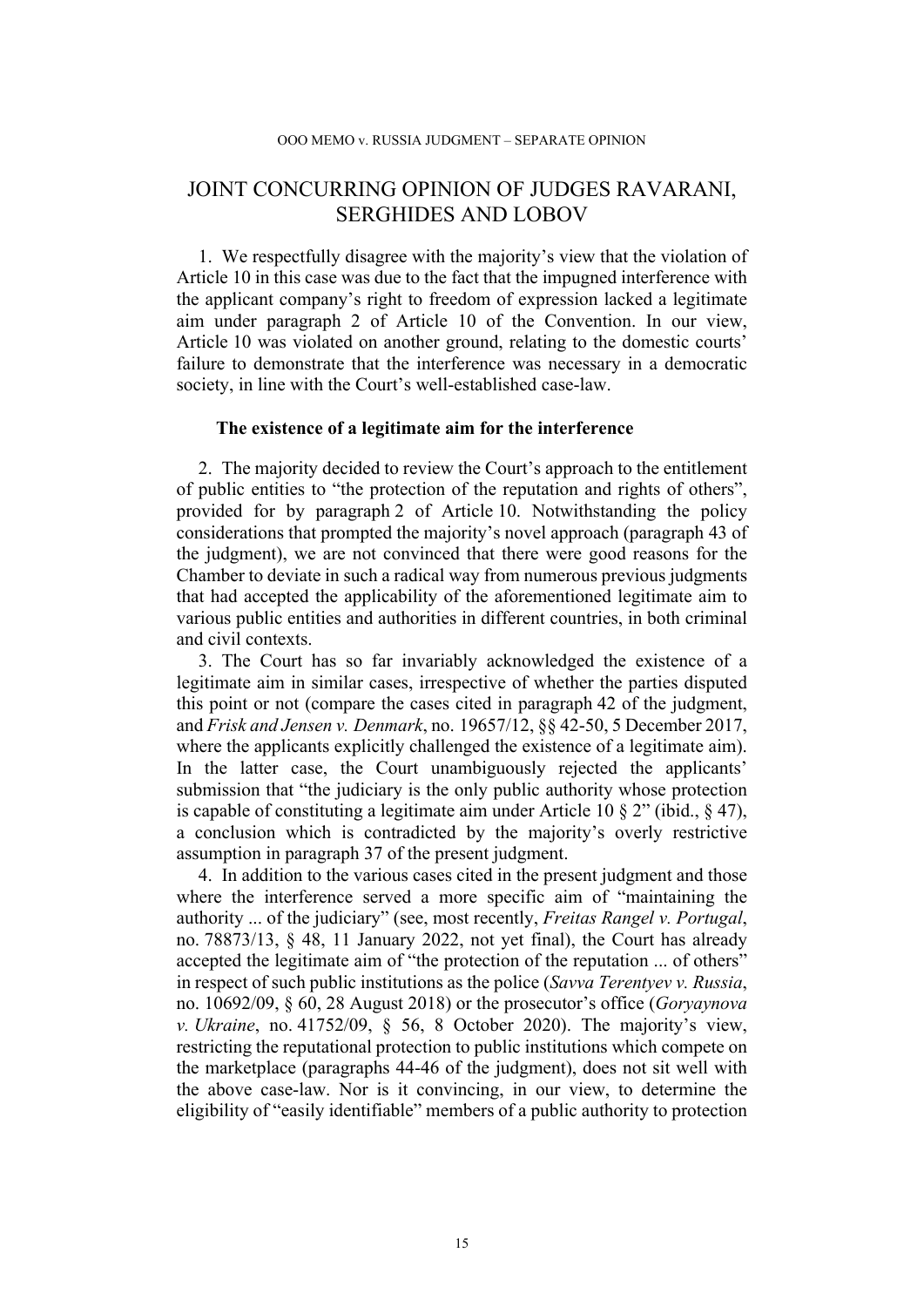of their individual reputation and interests solely on the basis of this authority's "scale of operation" (paragraph 48 of the judgment).

5. Admittedly, the Court has acknowledged at times that a legal entity's right to reputation (including the scope of such right) is debatable and has emphasised a difference between the reputational interests of a legal entity (including a public authority) and the reputation of an individual. That did not alter its finding in another recent case that the same legitimate aim could be relied upon in respect of Moscow City Council, although its interest in protecting its "reputation" did not necessarily attract the same level of guarantees as that accorded to "the protection of the reputation ... of others" within the meaning of Article 10 § 2 (see *Margulev v. Russia*, no. 15449/09, § 45, 8 October 2019).

6. We consider the latter point to be of great relevance to the present case, which also concerned a set of defamation proceedings brought against an applicant by a similar public institution, the Administration of the Volgograd Region. The interest of preserving the Court's case-law consistency should therefore have led the Chamber to follow the established approach by accepting the existence of the legitimate aim and by considering the proportionality of the interference with due regard to the difference in the "level of guarantees" applicable to different public entities depending on their status and the nature of their activities.

7. While it cannot be excluded that defamation proceedings could be intended to have a chilling effect on those who criticise the authorities' activities, the existence of such an illegitimate aim cannot be presumed, let alone taken for granted, without tangible evidence to that effect. In any event, the determination of the limits of acceptable criticism lends itself to be assessed through the balancing exercise under the proportionality test, in line with the Court's established case-law.

#### **The necessity of the interference in a democratic society**

8. The publication at the heart of the present case contributed to a debate of public interest and the impugned statements represented Mr S.'s value judgment, which was not devoid of any factual basis. In such circumstances, in view of the respective position of the claimant as a public authority and the applicant company as a media outlet, having regard to the fact that the impugned statements had concerned matters of public administration, and admitting that the applicant company did not make allegations of illegal conduct, the domestic authorities had a narrow margin of appreciation in assessing the need for the interference with the applicant company's right to freedom of expression.

9. Where a public authority (and not its individual officials) resorts to defamation proceedings in relation to criticism by the media, it is incumbent on the domestic courts examining institutional defamation claims to provide